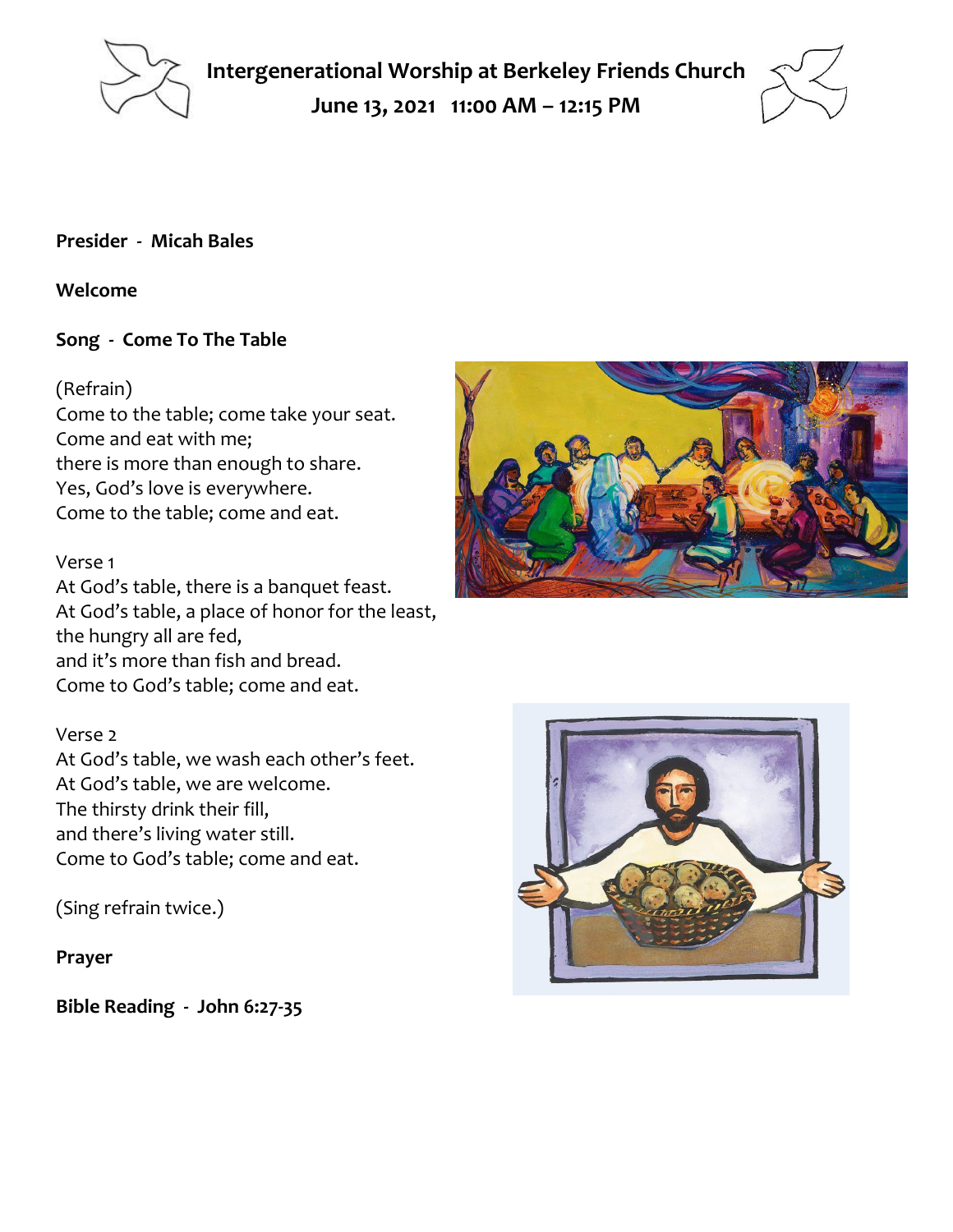

Moscow Food: Breads by Ilya Mashkov, 1924

**Reflection** - What food is your favorite? Why do you think Jesus called himself the bread of life instead of another food?

## **Song - God Is Like A Flashlight**

God is like a flashlight, shining in the dark. God is like a mama, giving me a hug. God is like a daddy, saying welcome home. God is like a best friend, calling me by name. God is like a loaf of bread, shared the world around. God is like a flashlight, shining in the dark.

### **Message - "I am the Bread of Life" - Louise Neal**

## **Song - Break Thou The Bread Of Life**

Break Thou the bread of life, dear Lord, to me, As Thou didst break the loaves beside the sea; Beyond the sacred page I seek Thee, Lord; My spirit pants for Thee, O living Word!

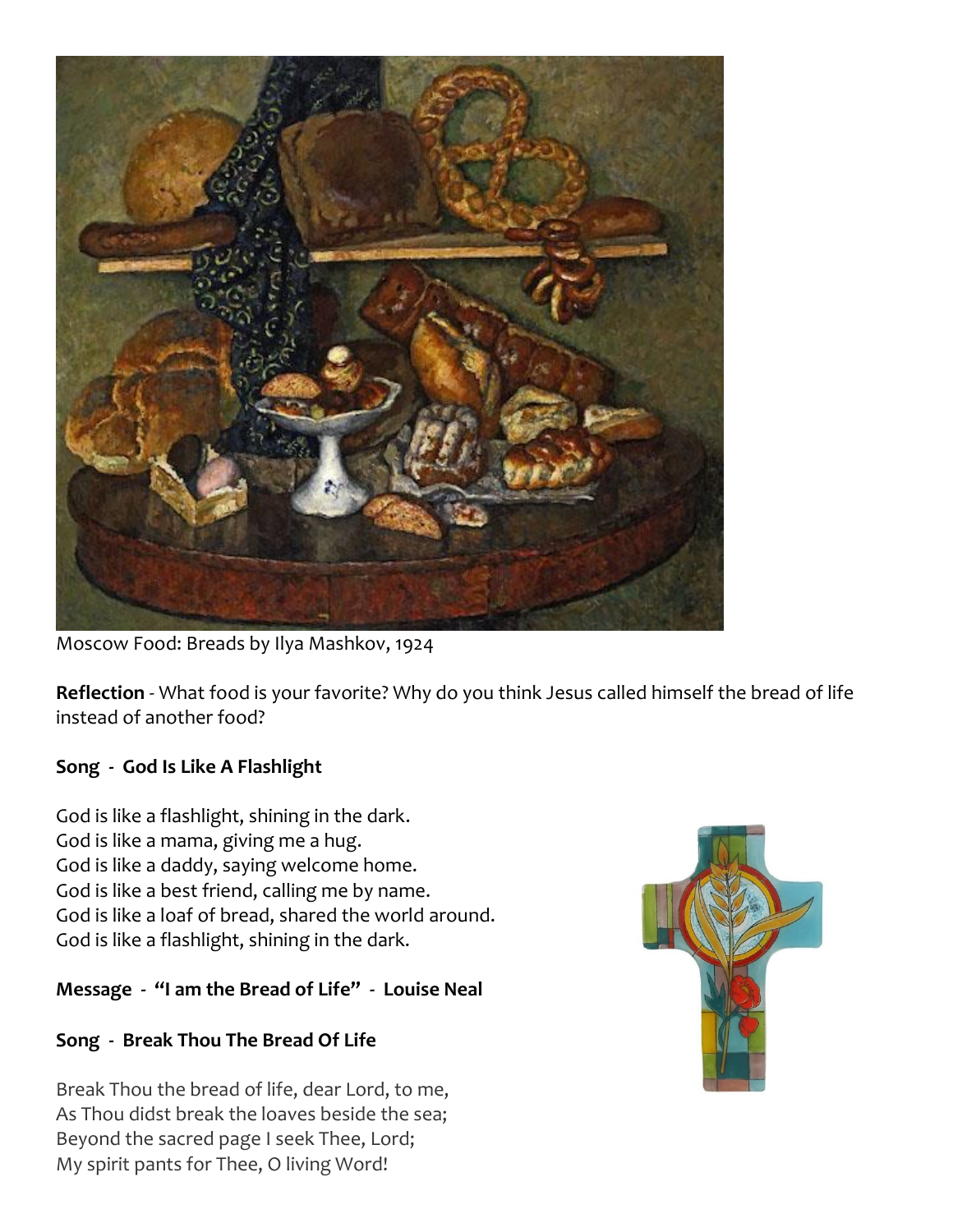Bless Thou the truth, dear Lord, to me, to me, As Thou didst bless the bread by Galilee; Then shall all bondage cease, all fetters fall; And I shall find my peace, my all in all.

# **Open Worship**

*Christ is ministering to us in the silence. Nothing needs to be said, unless there is a clear leading to speak. After a period of centering down, if you feel a leading to speak, please be obedient to it: Speak clearly, loudly, and succinctly. Allow time for a message to settle before another message is offered.*

## **Praises & Petitions**

# **Song - One Bread, One Body**

(Refrain) One bread, one body, one Lord of all, one cup of blessing which we bless. And we, though many, throughout the earth, we are one body in this one Lord.

V1 Gentile or Jew, servant or free, woman or man, no more.

(Refrain)

 $V<sub>2</sub>$ Many the gifts, many the works, one in the Lord of all.

(Refrain)

## V3

Grain for the fields, scattered and grown, gathered to one, for all.

(Refrain)

## **Parting Words**

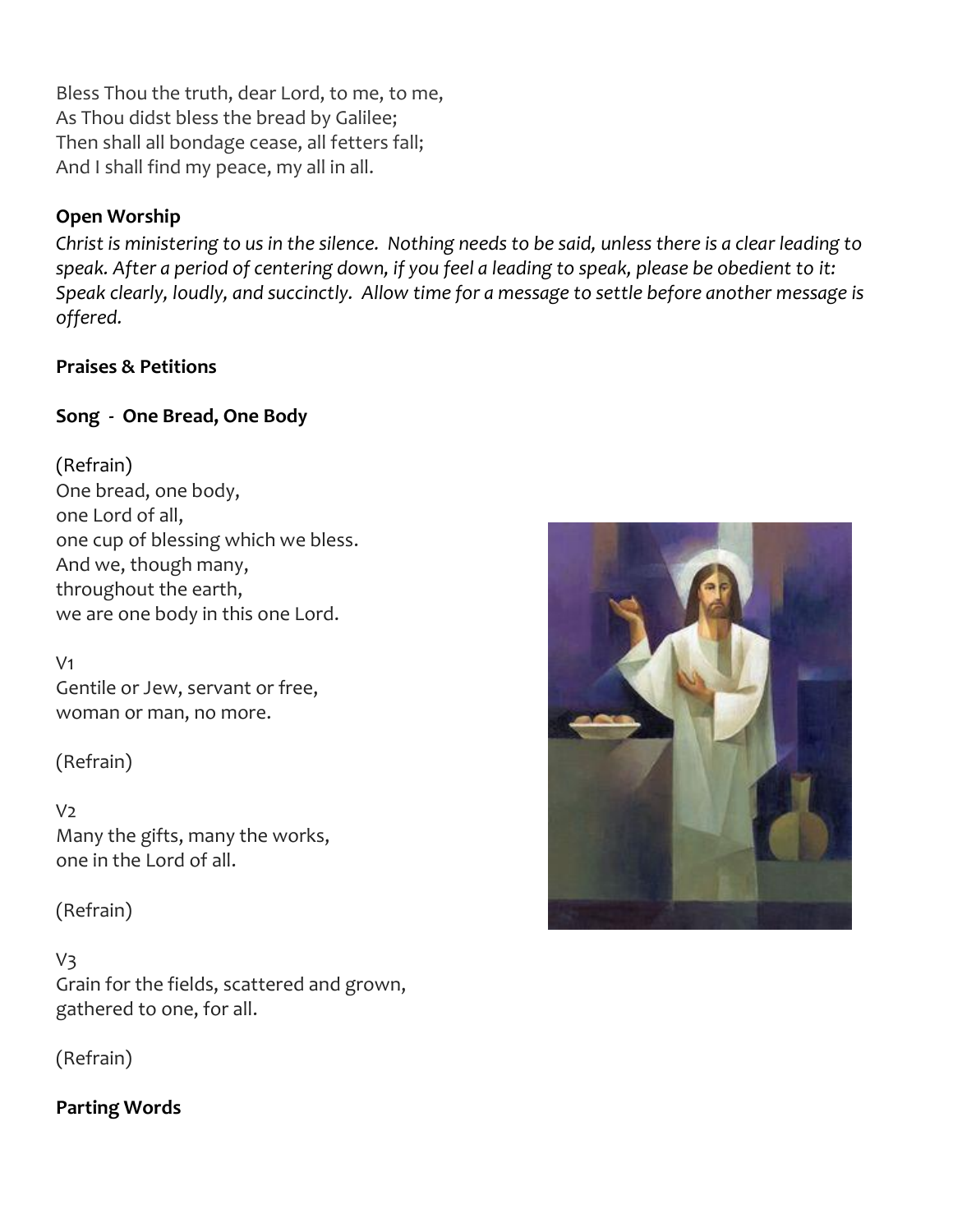# **Leaving Song - Hallelujah, Sing Your Praises**

[Refrain:] Halleluya! We sing your praises, all our hearts are filled with gladness. Halleluya! We sing your praises, all our hearts are filled with gladness.

Christ the Lord to us said: I am wine, I am bread; I am wine, I am bread, give to all who thirst and hunger. [Refrain]

Now he sends us all out, strong in faith, free of doubt; strong in faith, free of doubt, tell to all the joyful Gospel. [Refrain]



## **Welcome – Announcements- Offering**

*God is the Great Giver and has given much to us. The contributions you make are vital to the life of the meeting. Please consider offerings through mail (mark envelope - Attn: Asst. Treasurer) or the Donate Now button on the church's website.*

#### **Welcome**

We are a welcoming and inclusive congregation. We trust that your heart may be warmed by the Lord's Presence as we worship together. If you have prayer needs or spiritual concerns, please call or email the pastors, Micah Bales and Faith Kelley, or any member of Ministry and Council.

### **Church Announcements**

**Sermon by Phone -** Listen to the sermon each week on the website or our sermon by phone service. To listen to the sermon on your phone, **call 510-201-9143** at any time to hear each week's message. New sermons are uploaded on Sunday afternoons.

**Bible Study** starts 7:30 PM on Tuesdays via Zoom. You do not need to have read or have a copy of the book available as we read a discussion and then discuss. We are discussing the book - **Jesus and Nonviolence by Walter Wink.** In this book Wink argues that Christian tradition of nonviolence is needed as an alternative to the dominant and death-dealing powers of our consumerist culture and fractured world. While you can join Bible Study any time, the start of a new book is a great time to start attending.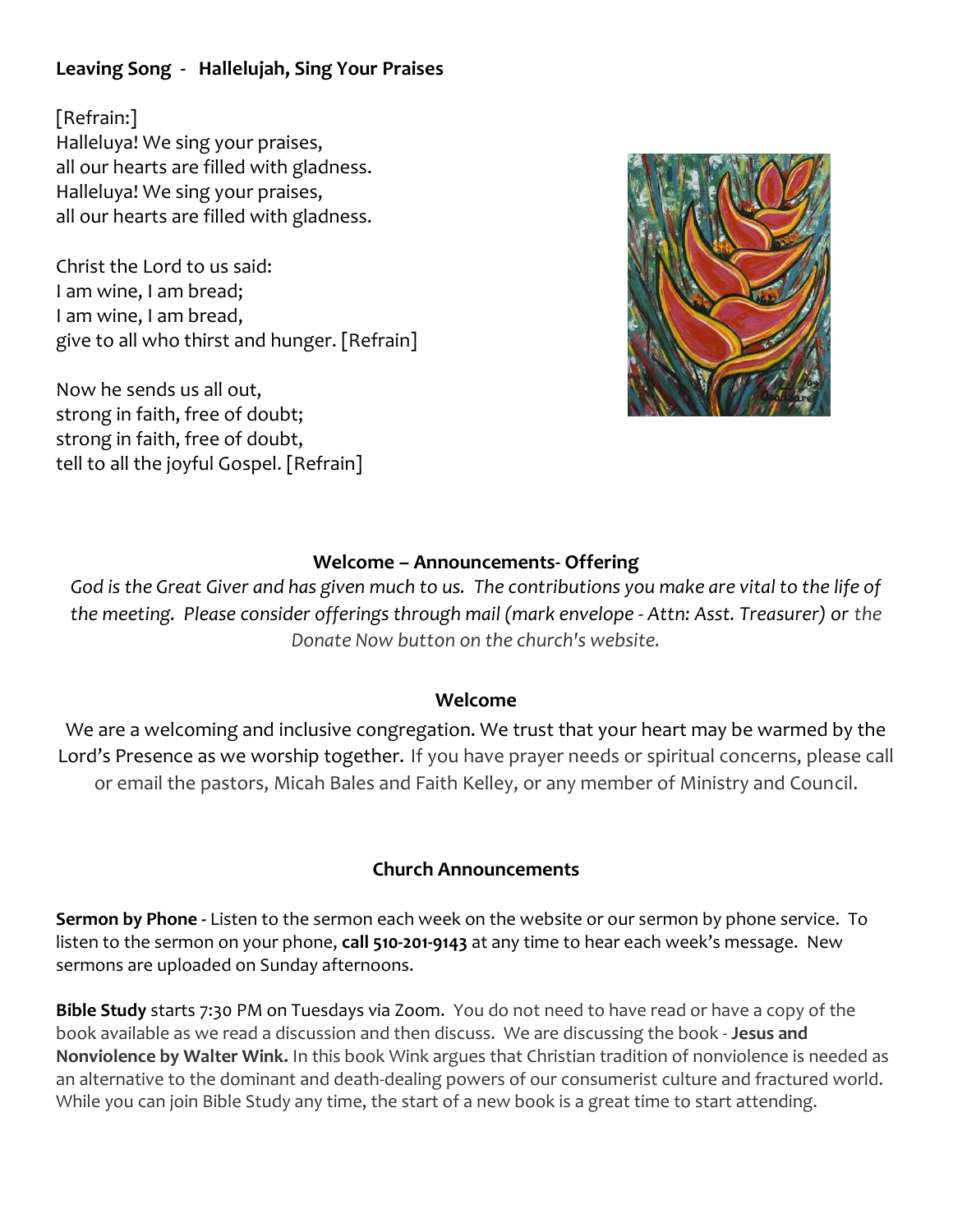New resource! The **Quaker Parenting Initiative** is dedicated to helping parents find direction and spiritual meaning in their journey with their children, as they love and live with them while seeking how to nurture and guide them. [Click here for more information.](https://scymf.us15.list-manage.com/track/click?u=b3919ba778f46050fb765c146&id=e0c462929f&e=445a862d65)

**BFC Park Meet Up- Saturday June 19 at 10:00 AM** at Strawberry Creek Park picnic area. The park is at 1260 Allston Way between Bancroft Way and Addison Street at West Street. We'll enjoy hanging out together, yard games and (for those of the correct age) playing on the playground. Come enjoy seeing each other in real life again!

**Barclay Press** and **Pendle Hill** are collaborating on the *Illuminate* Summer Speaker Series, 2nd and 4th Mondays, June 14 to August 23, 7:30–9 p.m. ET via Zoom. Join us for a series of evening discussions with authors of the Barclay Press *Illuminate* Friends Bible study summer curriculum on Ephesians, Philippians, and Colossians. [Click here for more information.](https://scymf.us15.list-manage.com/track/click?u=b3919ba778f46050fb765c146&id=8d1e399759&e=445a862d65)

**A memorial service for Joyce Kumao** will be held on **Saturday June 26 at 2:30 PM** at the meeting house. All are invited to attend. More details to come.

**We are "Seeking Peace Around the World!"** Each summer at First Friends Church in Whittier, California we organize **Peace Camp for the children (1st to 8th grade)** of our Meeting and also invite friends from our community. **Because of the pandemic, our camp will gather virtually this summer. Peace Camp will take place beginning on Monday, July 19, 2021 and close on Friday, July 23rd .** Daily, virtual meet up will commence at 10:00 a.m. and close at 11:30 a.m. (PST). Our camp directors, myself and Candice Ryder, will be prepared with a series of activities to engage the children in reflecting, seeking and sharing peace in the world around us. Cassie Caringella [cassie.wfs@gmail.com](mailto:cassie.wfs@gmail.com) and Candice Ryder [cryder55@hotmail.com](mailto:cryder55@hotmail.com)

*The Friends Committee on National Legislation seeks a Spirit-led, seasoned, and strategic Quaker leader who brings vision, inspiration, and executive experience to lead the biggest faith-based lobbying organization in Washington, DC. More information can be found at [www.fcnl.org/gssearch.](https://act.fcnl.org/go/112662?t=17&utm_campaign=gc&utm_source=ak&utm_medium=email&akid=17588%2E153664%2ESI2Jbp) Applications and nominations may be emailed to [gssearch@fcnl.org.](mailto:gssearch@fcnl.org)*

Keep up with BFC throughout the week. Join the announcement listserv by emailing Faith at [pastor@berkeleyfriendschurch.org](mailto:pastor@berkeleyfriendschurch.org) and follow us on Facebook.

## **Praises and Petitions of Berkeley Friends Church June 13, 2021**

- We **thank you for Zoom,** which has allowed many of us to come together during this pandemic year. We are grateful for the new people who have been able to join us because of it.
- We pray for **loved ones** in our circles of care: All those diagnosed with, suffering from, or recovering from serious illnesses including **Liz's classmate Allie, Joe Williams, Dianna's friend Sebastian, Robbie Williams, Marilyn's friend Bruce, Faith's cousin Vicki, Veneita Porter, Donna Bales, Jayne's relative Quincy** and **Stanley Chagala Ngesa.**
- We ask for God's presence with **Friends not able to be with us: Charles Blue** and **Janice Wells.**
- **We pray for all those who are sick with Covid around the world.** May the vaccine be distributed more quickly and equitably. Gives us wisdom and patience as we in this area begin to release some